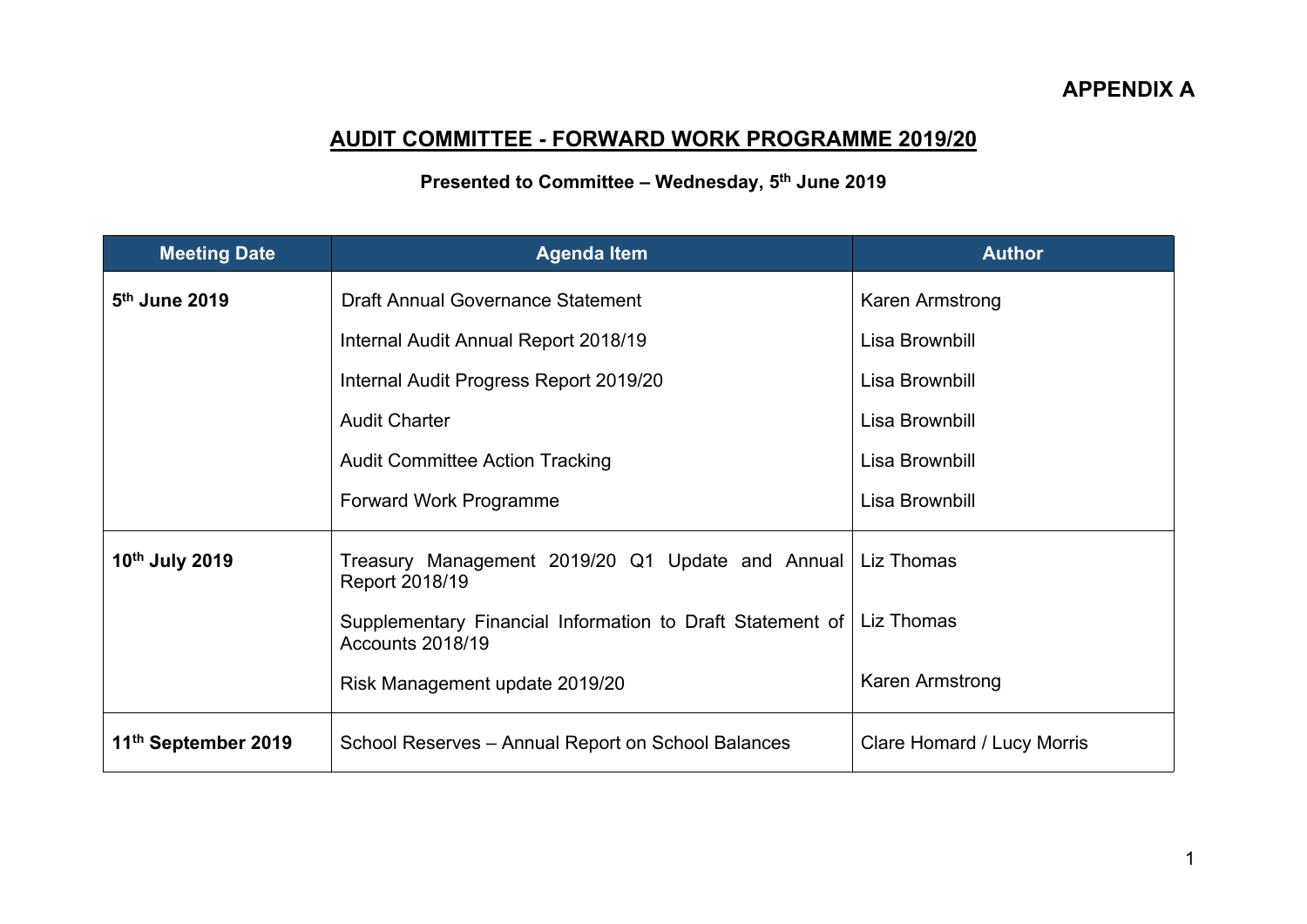| <b>Meeting Date</b> | <b>Agenda Item</b>                            | <b>Author</b>                |
|---------------------|-----------------------------------------------|------------------------------|
|                     | Statement of Accounts 2018/19                 | Gary Ferguson                |
|                     | Annual Improvement Report (WAO) (2018/19)     | Karen Armstrong              |
|                     | Audit Committee Annual Report                 | Lisa Brownbill / Helen Brown |
|                     | <b>Contract Management</b>                    | <b>Gareth Owens</b>          |
|                     | Internal Audit Progress Report 2019/20        | Lisa Brownbill               |
|                     | <b>Audit Committee Action Tracking</b>        | Lisa Brownbill               |
|                     | Forward Work Programme                        | Lisa Brownbill               |
| 20th November 2019  | <b>Asset Disposals and Capital Receipts</b>   | <b>Neal Cockerton</b>        |
|                     | <b>Corporate Grants</b>                       | Gary Ferguson                |
|                     | Treasury Management 2019/20 - Mid Year Report | Liz Thomas                   |
|                     | Risk Management Update – Mid Year Report      | Karen Armstrong              |
|                     | <b>Financial Procedural Rules (Biennial)</b>  | Sara Dulson                  |
|                     | Use of Consultancy Report                     | <b>Colin Everett</b>         |
|                     | Internal Audit Progress Report 2019/20        | Lisa Brownbill               |
|                     | <b>Audit Committee Action Tracking</b>        | Lisa Brownbill               |
|                     | Forward Work Programme                        | Lisa Brownbill               |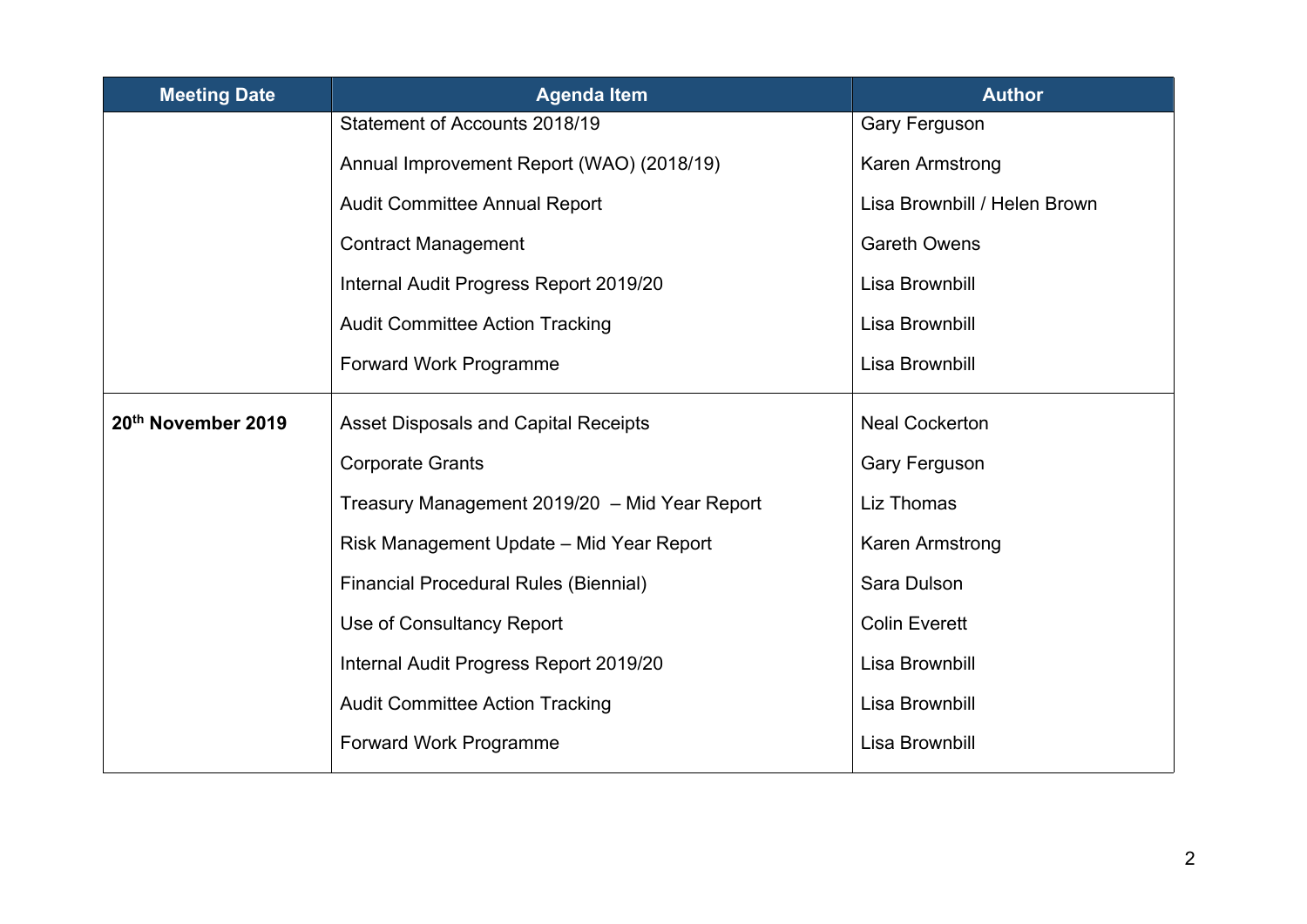| <b>Meeting Date</b> | <b>Agenda Item</b>                                                         | <b>Author</b>                |
|---------------------|----------------------------------------------------------------------------|------------------------------|
| 29th January 2020   | Treasury Management 2019/20 Q3 Update and 2020/21<br>Strategy              | Liz Thomas                   |
|                     | <b>Risk Management Update</b>                                              | Karen Armstrong              |
|                     | Code of Corporate Governance                                               | Karen Armstrong              |
|                     | <b>Annual Audit Letter</b>                                                 | Gary Ferguson / Paul Vaughan |
|                     | Internal Audit Progress Report 2019/20                                     | Lisa Brownbill               |
|                     | Anti-Fraud & Corruption Strategy and Fraud & Irregularity<br>Response Plan | Lisa Brownbill               |
|                     | <b>Whistleblowing Policy</b>                                               | Lisa Brownbill               |
|                     | <b>Audit Committee Action Tracking</b>                                     | Lisa Brownbill               |
|                     | Forward Work Programme                                                     | Lisa Brownbill               |
| 25th March 2020     | Treasury Management 2018/19 Q4 Update                                      | Liz Thomas                   |
|                     | Audit Plan (WAO)                                                           | <b>WAO</b>                   |
|                     | Annual Report on External Inspections 2018                                 | Karen Armstrong              |
|                     | Certification of Grants and Returns Report (WAO)                           | <b>Gary Ferguson</b>         |
|                     | Internal Audit Strategic Plan 2019/2022                                    | Lisa Brownbill               |
|                     | Public Sector Internal Audit Standards Compliance 2018/19                  | Lisa Brownbill               |